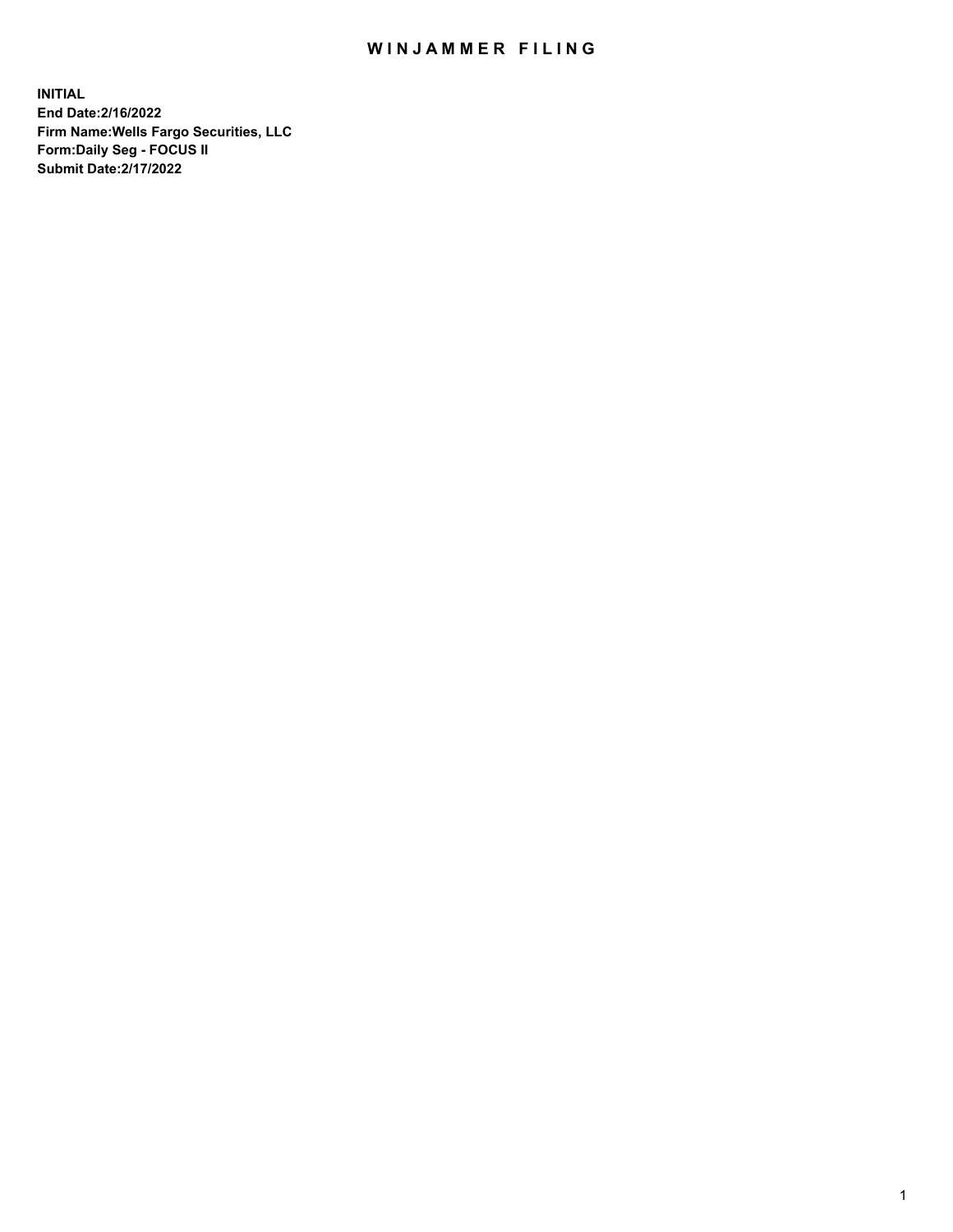**INITIAL End Date:2/16/2022 Firm Name:Wells Fargo Securities, LLC Form:Daily Seg - FOCUS II Submit Date:2/17/2022 Daily Segregation - Cover Page**

| Name of Company                                                                                                                                                                                                                                                                                                                | <b>Wells Fargo Securities LLC</b>                           |
|--------------------------------------------------------------------------------------------------------------------------------------------------------------------------------------------------------------------------------------------------------------------------------------------------------------------------------|-------------------------------------------------------------|
| <b>Contact Name</b>                                                                                                                                                                                                                                                                                                            | <b>James Gnall</b>                                          |
| <b>Contact Phone Number</b>                                                                                                                                                                                                                                                                                                    | 917-699-6822                                                |
| <b>Contact Email Address</b>                                                                                                                                                                                                                                                                                                   | james.w.gnall@wellsfargo.com                                |
| FCM's Customer Segregated Funds Residual Interest Target (choose one):<br>a. Minimum dollar amount: ; or<br>b. Minimum percentage of customer segregated funds required:% ; or<br>c. Dollar amount range between: and; or<br>d. Percentage range of customer segregated funds required between:% and%.                         | 115,000,000<br><u>0</u><br>0 <sub>0</sub><br>0 <sub>0</sub> |
| FCM's Customer Secured Amount Funds Residual Interest Target (choose one):<br>a. Minimum dollar amount: ; or<br>b. Minimum percentage of customer secured funds required:%; or<br>c. Dollar amount range between: and; or<br>d. Percentage range of customer secured funds required between:% and%.                            | 30,000,000<br><u>0</u><br>00<br>0 <sub>0</sub>              |
| FCM's Cleared Swaps Customer Collateral Residual Interest Target (choose one):<br>a. Minimum dollar amount: ; or<br>b. Minimum percentage of cleared swaps customer collateral required:% ; or<br>c. Dollar amount range between: and; or<br>d. Percentage range of cleared swaps customer collateral required between:% and%. | 355,000,000<br><u>0</u><br>0 <sub>0</sub><br>0 <sub>0</sub> |

Attach supporting documents CH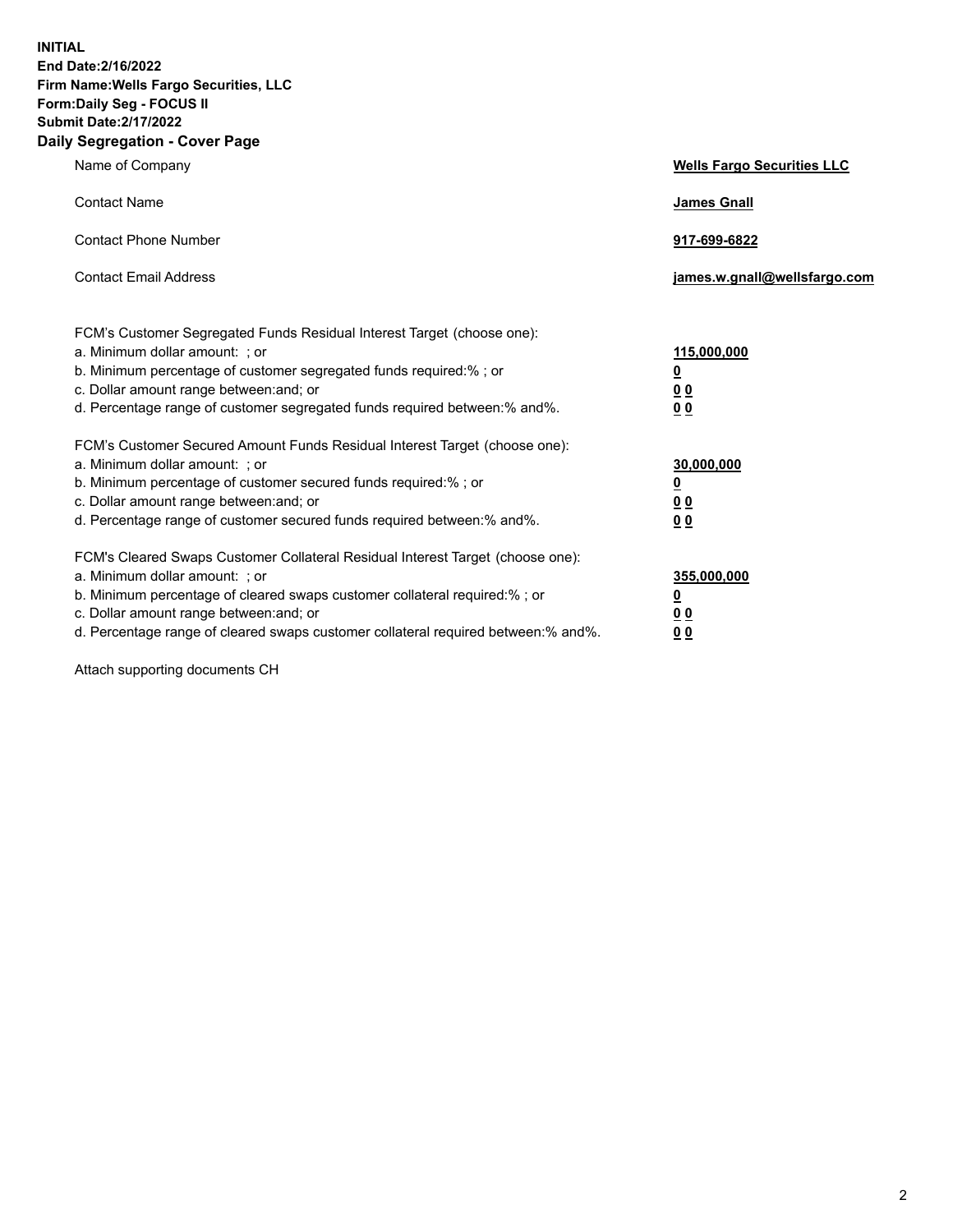**INITIAL End Date:2/16/2022 Firm Name:Wells Fargo Securities, LLC Form:Daily Seg - FOCUS II Submit Date:2/17/2022 Daily Segregation - Secured Amounts**

## Foreign Futures and Foreign Options Secured Amounts Amount required to be set aside pursuant to law, rule or regulation of a foreign government or a rule of a self-regulatory organization authorized thereunder 1. Net ledger balance - Foreign Futures and Foreign Option Trading - All Customers A. Cash **454,714,104** [7315] B. Securities (at market) **187,763,759** [7317] 2. Net unrealized profit (loss) in open futures contracts traded on a foreign board of trade **-118,357,203** [7325] 3. Exchange traded options a. Market value of open option contracts purchased on a foreign board of trade **290,753** [7335] b. Market value of open contracts granted (sold) on a foreign board of trade **0** [7337] 4. Net equity (deficit) (add lines 1. 2. and 3.) **524,411,413** [7345] 5. Account liquidating to a deficit and account with a debit balances - gross amount **307,461** [7351] Less: amount offset by customer owned securities **-280,034** [7352] **27,427** [7354] 6. Amount required to be set aside as the secured amount - Net Liquidating Equity Method (add lines 4 and 5) 7. Greater of amount required to be set aside pursuant to foreign jurisdiction (above) or line 6. FUNDS DEPOSITED IN SEPARATE REGULATION 30.7 ACCOUNTS 1. Cash in banks

- A. Banks located in the United States **57,598,879** [7500]
- B. Other banks qualified under Regulation 30.7 **158,395,063** [7520] **215,993,942**
- 2. Securities
	- A. In safekeeping with banks located in the United States **223,308,340** [7540]
- B. In safekeeping with other banks qualified under Regulation 30.7 **0** [7560] **223,308,340** [7570]
- 3. Equities with registered futures commission merchants
	-
	-
	- C. Unrealized gain (loss) on open futures contracts **48,752,318** [7600]
	- D. Value of long option contracts **3,178** [7610]
	- E. Value of short option contracts **0** [7615] **79,815,997** [7620]
- 4. Amounts held by clearing organizations of foreign boards of trade

## A. Cash **0** [7640]

- B. Securities **0** [7650]
- C. Amount due to (from) clearing organization daily variation **0** [7660]
- D. Value of long option contracts **0** [7670]
- E. Value of short option contracts **0** [7675] **0** [7680]
- 5. Amounts held by members of foreign boards of trade
	-
	-
	- C. Unrealized gain (loss) on open futures contracts **-280,955,805** [7720]
	- D. Value of long option contracts **287,575** [7730]
	- E. Value of short option contracts **0** [7735] **188,441,351** [7740]
- 6. Amounts with other depositories designated by a foreign board of trade **0** [7760]
- 7. Segregated funds on hand **0** [7765]
- 8. Total funds in separate section 30.7 accounts **707,559,630** [7770]
- 9. Excess (deficiency) Set Aside for Secured Amount (subtract line 7 Secured Statement Page 1 from Line 8)
- 10. Management Target Amount for Excess funds in separate section 30.7 accounts **30,000,000** [7780]
- 11. Excess (deficiency) funds in separate 30.7 accounts over (under) Management Target **153,120,790** [7785]

**0** [7305]

**524,438,840** [7355]

## **524,438,840** [7360]

[7530]

 A. Cash **-13,430,442** [7580] B. Securities **44,490,943** [7590]

 A. Cash **358,997,051** [7700] B. Securities **110,112,530** [7710] **183,120,790** [7380]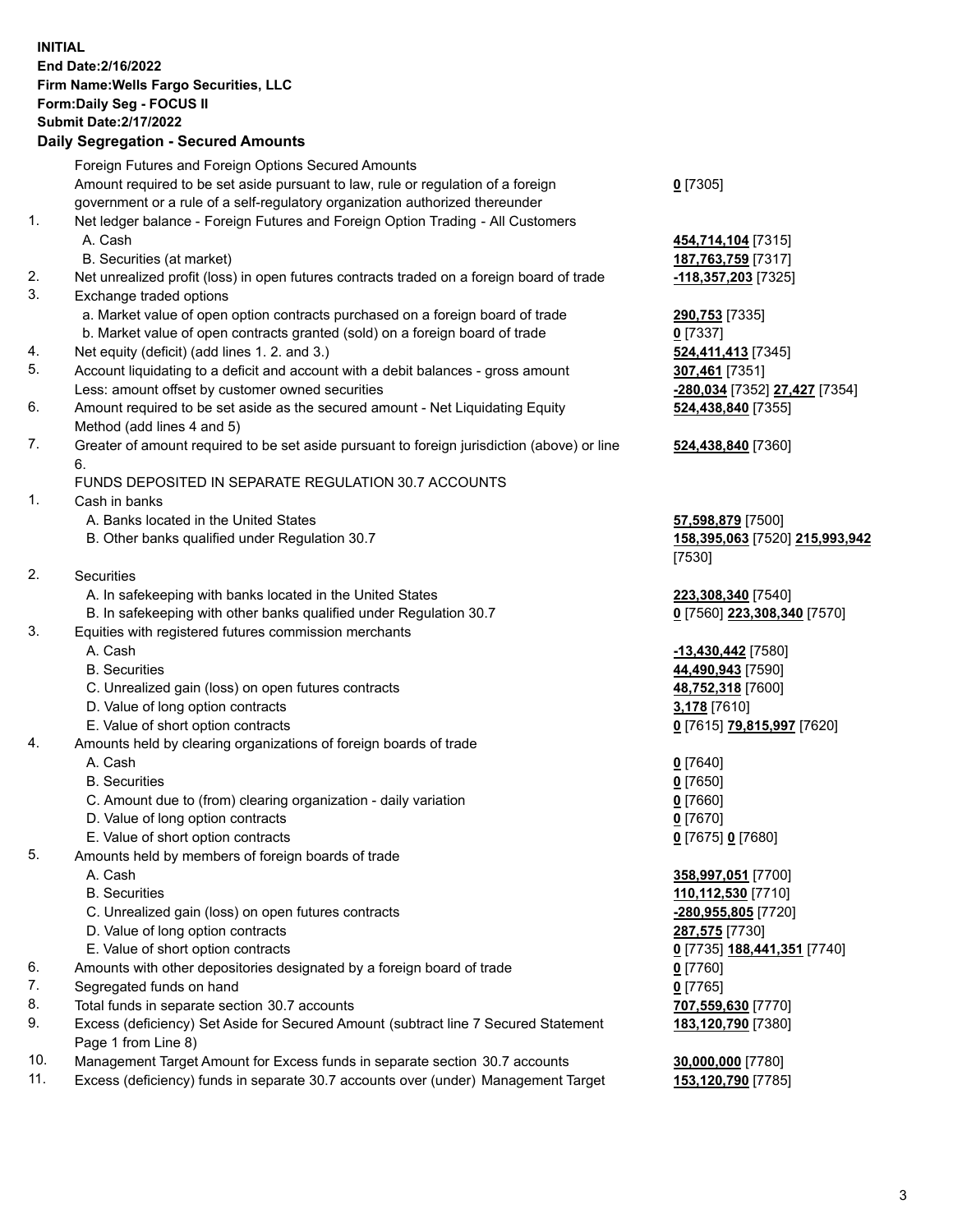**INITIAL End Date:2/16/2022 Firm Name:Wells Fargo Securities, LLC Form:Daily Seg - FOCUS II Submit Date:2/17/2022 Daily Segregation - Segregation Statement** SEGREGATION REQUIREMENTS(Section 4d(2) of the CEAct) 1. Net ledger balance A. Cash **2,635,271,863** [7010] B. Securities (at market) **1,907,580,351** [7020] 2. Net unrealized profit (loss) in open futures contracts traded on a contract market **693,398,868** [7030] 3. Exchange traded options A. Add market value of open option contracts purchased on a contract market **1,957,062,907** [7032] B. Deduct market value of open option contracts granted (sold) on a contract market **-1,752,545,810** [7033] 4. Net equity (deficit) (add lines 1, 2 and 3) **5,440,768,179** [7040] 5. Accounts liquidating to a deficit and accounts with debit balances - gross amount **20,644,284** [7045] Less: amount offset by customer securities **-20,464,945** [7047] **179,339** [7050] 6. Amount required to be segregated (add lines 4 and 5) **5,440,947,518** [7060] FUNDS IN SEGREGATED ACCOUNTS 7. Deposited in segregated funds bank accounts A. Cash **135,163,119** [7070] B. Securities representing investments of customers' funds (at market) **635,504,855** [7080] C. Securities held for particular customers or option customers in lieu of cash (at market) **118,118,833** [7090] 8. Margins on deposit with derivatives clearing organizations of contract markets A. Cash **3,013,825,619** [7100] B. Securities representing investments of customers' funds (at market) **124,222,576** [7110] C. Securities held for particular customers or option customers in lieu of cash (at market) **1,789,461,518** [7120] 9. Net settlement from (to) derivatives clearing organizations of contract markets **-43,799,381** [7130] 10. Exchange traded options A. Value of open long option contracts **1,957,062,907** [7132] B. Value of open short option contracts **-1,752,545,810** [7133] 11. Net equities with other FCMs A. Net liquidating equity **0** [7140] B. Securities representing investments of customers' funds (at market) **0** [7160] C. Securities held for particular customers or option customers in lieu of cash (at market) **0** [7170] 12. Segregated funds on hand **0** [7150] 13. Total amount in segregation (add lines 7 through 12) **5,977,014,236** [7180] 14. Excess (deficiency) funds in segregation (subtract line 6 from line 13) **536,066,718** [7190] 15. Management Target Amount for Excess funds in segregation **115,000,000** [7194] 16. Excess (deficiency) funds in segregation over (under) Management Target Amount **421,066,718** [7198]

Excess